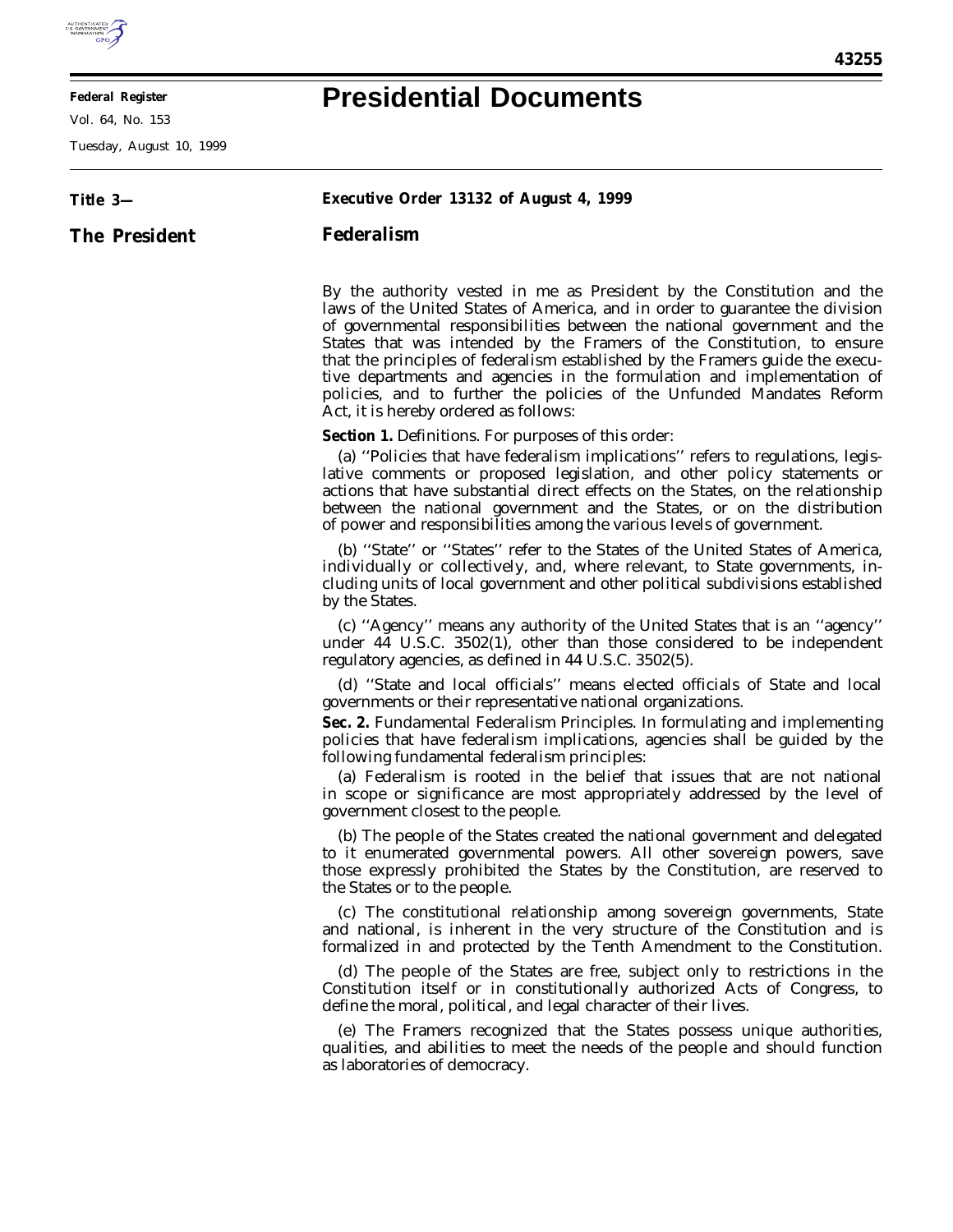(f) The nature of our constitutional system encourages a healthy diversity in the public policies adopted by the people of the several States according to their own conditions, needs, and desires. In the search for enlightened public policy, individual States and communities are free to experiment with a variety of approaches to public issues. One-size-fits-all approaches to public policy problems can inhibit the creation of effective solutions to those problems.

(g) Acts of the national government—whether legislative, executive, or judicial in nature—that exceed the enumerated powers of that government under the Constitution violate the principle of federalism established by the Framers.

(h) Policies of the national government should recognize the responsibility of—and should encourage opportunities for—individuals, families, neighborhoods, local governments, and private associations to achieve their personal, social, and economic objectives through cooperative effort.

(i) The national government should be deferential to the States when taking action that affects the policymaking discretion of the States and should act only with the greatest caution where State or local governments have identified uncertainties regarding the constitutional or statutory authority of the national government.

**Sec. 3.** *Federalism Policymaking Criteria.* In addition to adhering to the fundamental federalism principles set forth in section 2, agencies shall adhere, to the extent permitted by law, to the following criteria when formulating and implementing policies that have federalism implications:

(a) There shall be strict adherence to constitutional principles. Agencies shall closely examine the constitutional and statutory authority supporting any action that would limit the policymaking discretion of the States and shall carefully assess the necessity for such action. To the extent practicable, State and local officials shall be consulted before any such action is implemented. Executive Order 12372 of July 14, 1982 (''Intergovernmental Review of Federal Programs'') remains in effect for the programs and activities to which it is applicable.

(b) National action limiting the policymaking discretion of the States shall be taken only where there is constitutional and statutory authority for the action and the national activity is appropriate in light of the presence of a problem of national significance. Where there are significant uncertainties as to whether national action is authorized or appropriate, agencies shall consult with appropriate State and local officials to determine whether Federal objectives can be attained by other means.

(c) With respect to Federal statutes and regulations administered by the States, the national government shall grant the States the maximum administrative discretion possible. Intrusive Federal oversight of State administration is neither necessary nor desirable.

(d) When undertaking to formulate and implement policies that have federalism implications, agencies shall:

(1) encourage States to develop their own policies to achieve program objectives and to work with appropriate officials in other States;

(2) where possible, defer to the States to establish standards;

(3) in determining whether to establish uniform national standards, consult with appropriate State and local officials as to the need for national standards and any alternatives that would limit the scope of national standards or otherwise preserve State prerogatives and authority; and

(4) where national standards are required by Federal statutes, consult with appropriate State and local officials in developing those standards.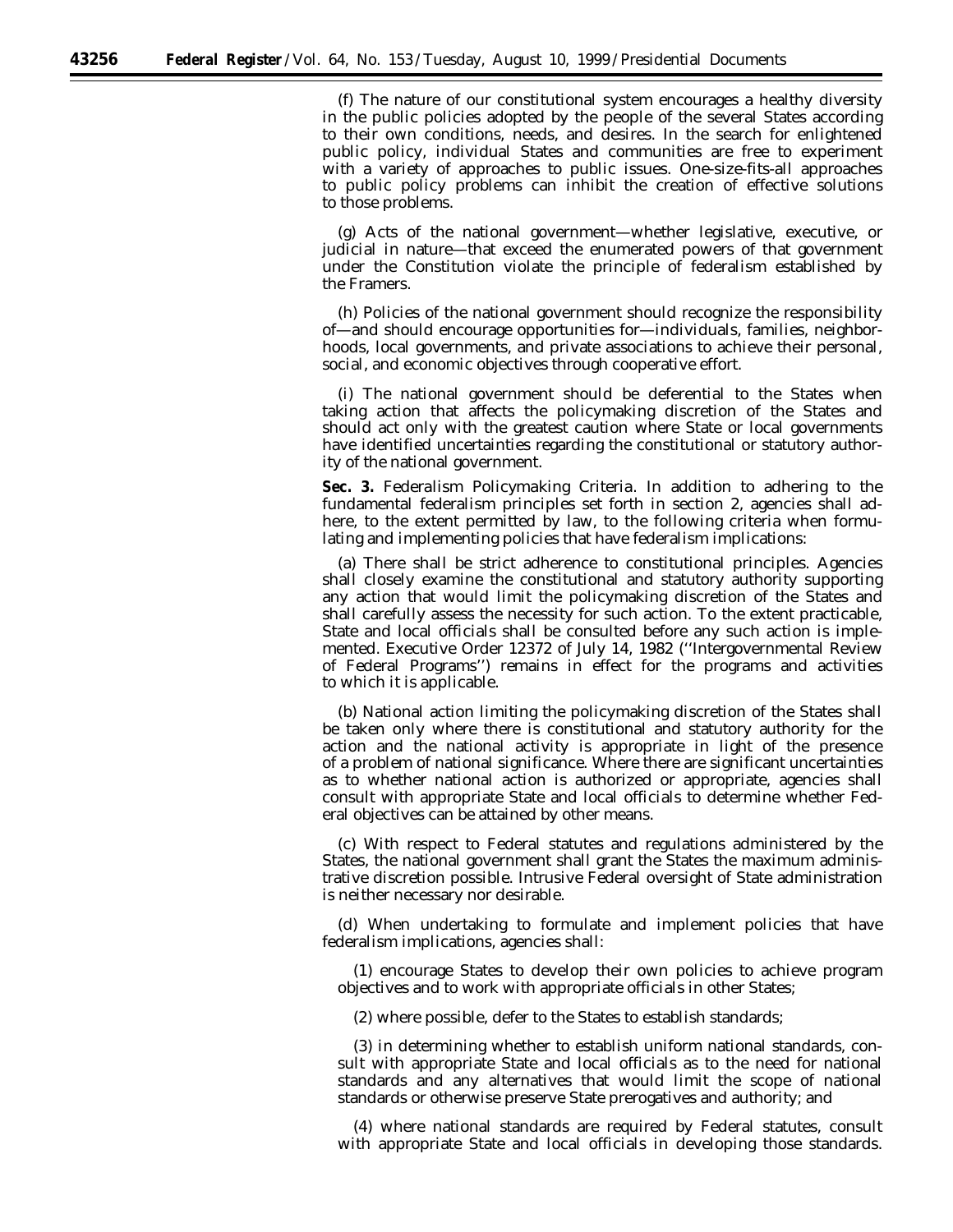**Sec. 4.** *Special Requirements for Preemption.* Agencies, in taking action that preempts State law, shall act in strict accordance with governing law.

(a) Agencies shall construe, in regulations and otherwise, a Federal statute to preempt State law only where the statute contains an express preemption provision or there is some other clear evidence that the Congress intended preemption of State law, or where the exercise of State authority conflicts with the exercise of Federal authority under the Federal statute.

(b) Where a Federal statute does not preempt State law (as addressed in subsection (a) of this section), agencies shall construe any authorization in the statute for the issuance of regulations as authorizing preemption of State law by rulemaking only when the exercise of State authority directly conflicts with the exercise of Federal authority under the Federal statute or there is clear evidence to conclude that the Congress intended the agency to have the authority to preempt State law.

(c) Any regulatory preemption of State law shall be restricted to the minimum level necessary to achieve the objectives of the statute pursuant to which the regulations are promulgated.

(d) When an agency foresees the possibility of a conflict between State law and Federally protected interests within its area of regulatory responsibility, the agency shall consult, to the extent practicable, with appropriate State and local officials in an effort to avoid such a conflict.

(e) When an agency proposes to act through adjudication or rulemaking to preempt State law, the agency shall provide all affected State and local officials notice and an opportunity for appropriate participation in the proceedings.

**Sec. 5.** *Special Requirements for Legislative Proposals.* Agencies shall not submit to the Congress legislation that would:

(a) directly regulate the States in ways that would either interfere with functions essential to the States' separate and independent existence or be inconsistent with the fundamental federalism principles in section 2;

(b) attach to Federal grants conditions that are not reasonably related to the purpose of the grant; or

(c) preempt State law, unless preemption is consistent with the fundamental federalism principles set forth in section 2, and unless a clearly legitimate national purpose, consistent with the federalism policymaking criteria set forth in section 3, cannot otherwise be met.

#### **Sec. 6.** *Consultation.*

(a) Each agency shall have an accountable process to ensure meaningful and timely input by State and local officials in the development of regulatory policies that have federalism implications. Within 90 days after the effective date of this order, the head of each agency shall designate an official with principal responsibility for the agency's implementation of this order and that designated official shall submit to the Office of Management and Budget a description of the agency's consultation process.

(b) To the extent practicable and permitted by law, no agency shall promulgate any regulation that has federalism implications, that imposes substantial direct compliance costs on State and local governments, and that is not required by statute, unless:

(1) funds necessary to pay the direct costs incurred by the State and local governments in complying with the regulation are provided by the Federal Government; or

(2) the agency, prior to the formal promulgation of the regulation,

(A) consulted with State and local officials early in the process of developing the proposed regulation;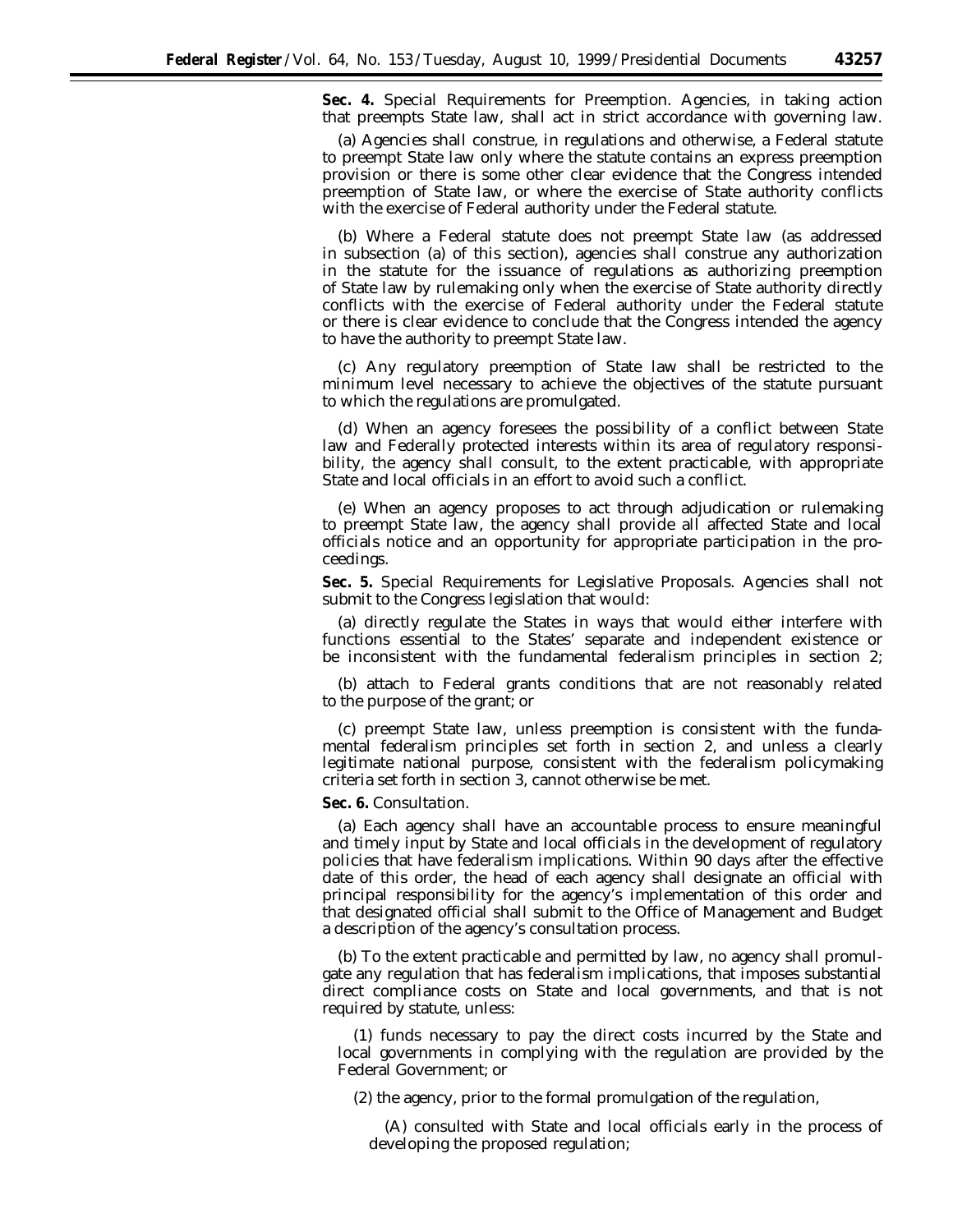(B) in a separately identified portion of the preamble to the regulation as it is to be issued in the **Federal Register**, provides to the Director of the Office of Management and Budget a federalism summary impact statement, which consists of a description of the extent of the agency's prior consultation with State and local officials, a summary of the nature of their concerns and the agency's position supporting the need to issue the regulation, and a statement of the extent to which the concerns of State and local officials have been met; and

(C) makes available to the Director of the Office of Management and Budget any written communications submitted to the agency by State and local officials.

(c) To the extent practicable and permitted by law, no agency shall promulgate any regulation that has federalism implications and that preempts State law, unless the agency, prior to the formal promulgation of the regulation,

(1) consulted with State and local officials early in the process of developing the proposed regulation;

(2) in a separately identified portion of the preamble to the regulation as it is to be issued in the **Federal Register**, provides to the Director of the Office of Management and Budget a federalism summary impact statement, which consists of a description of the extent of the agency's prior consultation with State and local officials, a summary of the nature of their concerns and the agency's position supporting the need to issue the regulation, and a statement of the extent to which the concerns of State and local officials have been met; and

(3) makes available to the Director of the Office of Management and Budget any written communications submitted to the agency by State and local officials.

### **Sec. 7.** *Increasing Flexibility for State and Local Waivers.*

(a) Agencies shall review the processes under which State and local governments apply for waivers of statutory and regulatory requirements and take appropriate steps to streamline those processes.

(b) Each agency shall, to the extent practicable and permitted by law, consider any application by a State for a waiver of statutory or regulatory requirements in connection with any program administered by that agency with a general view toward increasing opportunities for utilizing flexible policy approaches at the State or local level in cases in which the proposed waiver is consistent with applicable Federal policy objectives and is otherwise appropriate.

(c) Each agency shall, to the extent practicable and permitted by law, render a decision upon a complete application for a waiver within 120 days of receipt of such application by the agency. If the application for a waiver is not granted, the agency shall provide the applicant with timely written notice of the decision and the reasons therefor.

(d) This section applies only to statutory or regulatory requirements that are discretionary and subject to waiver by the agency.

#### **Sec. 8.** *Accountability.*

(a) In transmitting any draft final regulation that has federalism implications to the Office of Management and Budget pursuant to Executive Order 12866 of September 30, 1993, each agency shall include a certification from the official designated to ensure compliance with this order stating that the requirements of this order have been met in a meaningful and timely manner.

(b) In transmitting proposed legislation that has federalism implications to the Office of Management and Budget, each agency shall include a certification from the official designated to ensure compliance with this order that all relevant requirements of this order have been met.